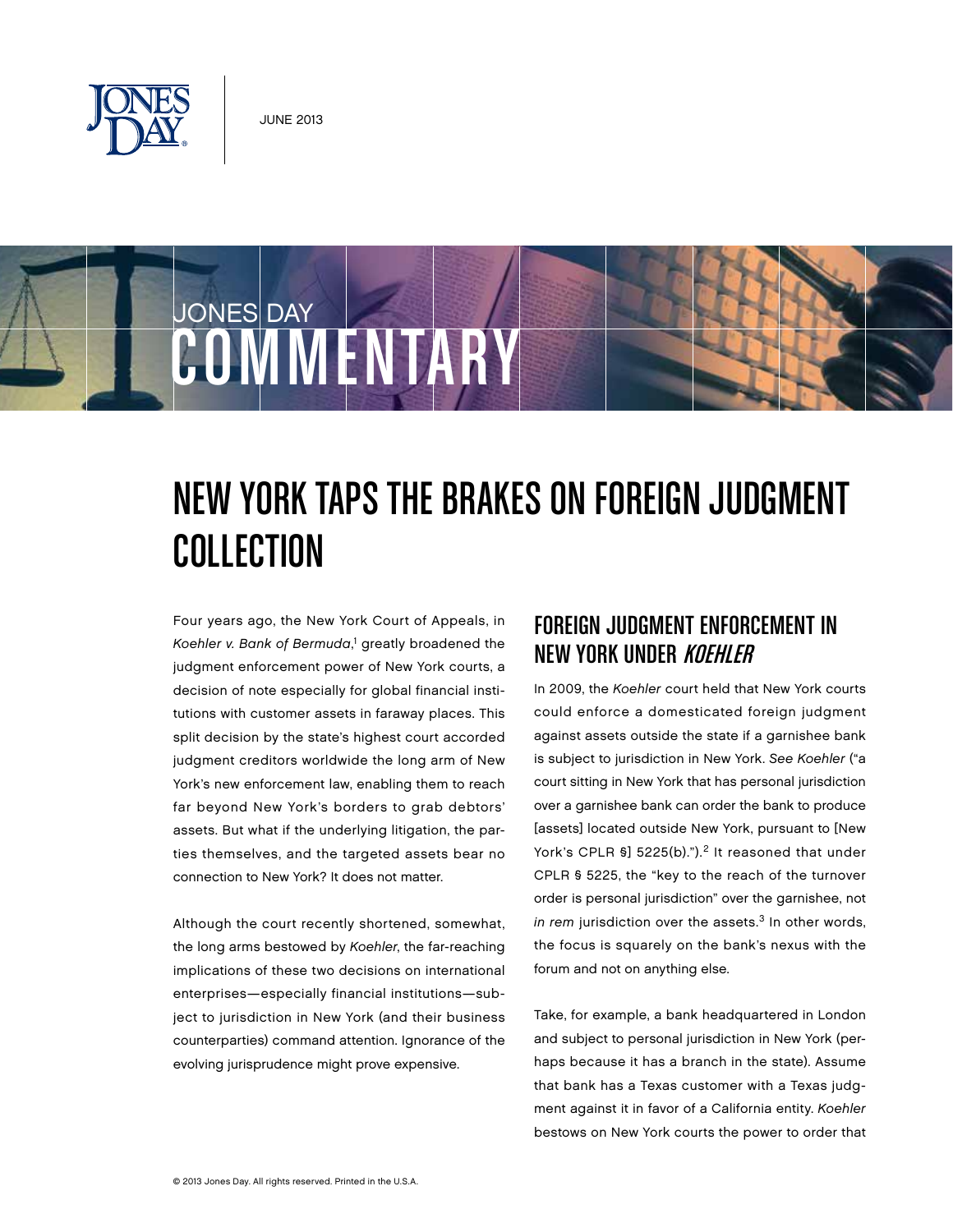bank to deliver to the California creditor the customer's assets located in London whether the judgment debtor, itself, has any assets in or is subject to jurisdiction in New York, and regardless of whether there exists any connection between the underlying lawsuit and the state. As the Koehler court explained, because "personal jurisdiction is the linchpin of authority under § 5225(b)," all that is required is personal jurisdiction over the garnishee (that person or entity holding the assets of the judgment debtor) no matter where in the world the garnishee actually holds those assets.

Understandably, the implications of Koehler raised concerns in the international banking community, since a bank subject to personal jurisdiction in New York might be compelled to turn over assets located anywhere in the world, even if its debtor-client has no connection to New York.<sup>4</sup>

Not specifically addressed by the court was the question of whether the longstanding "separate entity" doctrine—which provides that "each branch of a bank is a separate entity"5 survived in light of Koehler's long-reach holding. This was of obvious concern to the garnishees of choice in the banking industry, who feared that foreign assets held by foreign affiliates would be delivered into the waiting hands of judgment creditors in New York.

At the same time, the decision was music to the ears of foreign judgment creditors. Legal pundits predicted that a wave of judgment enforcement litigation would hit New York courts. Indeed, many judgment creditors have tried to use Koehler to reach assets all over the world. Some have even argued that if an international bank is subject to jurisdiction in New York, Koehler allows New York courts to exercise jurisdiction over the bank's entire worldwide operations and assets.

But a recent unanimous decision by the New York Court of Appeals in Commonwealth of the Northern Mariana Islands v. Canadian Imperial Bank of Commerce ("CIBC")6 appears to tap on the brakes of Koehler. The CIBC decision articulates some limits on judgment collection in New York against debtors who have assets at international banks with a New York presence. In particular, it provides some protection for assets held at foreign affiliates of New York garnishees as long as the New York entity is not deemed in "custody" of its affiliates' assets. Thus, does the New York operation have custody? What does custody even mean?

### THE *CIBC* DECISION

In 1994, the Commonwealth of the Northern Mariana Islands obtained tax judgments against a couple in the U.S. District Court for the Northern Mariana Islands. In 2011, the Commonwealth commenced proceedings under CPLR § 5225(b) against Canadian Imperial Bank of Commerce ("CIBC") in the Southern District of New York seeking to collect assets that the couple had deposited with CIBC FirstCaribbean International Bank Limited ("CFIB-Cayman"), an affiliate of CIBC in the Cayman Islands. Relying on Koehler, the Commonwealth tried to transitively reach through CIBC (located in and subject to jurisdiction in New York) to its Cayman affiliate CFIB-Cayman (not subject to personal jurisdiction in New York) to seize, and have delivered to it in New York, foreign assets held by CFIB-Cayman to satisfy the judgment. The District Court denied the Commonwealth's motion for a turnover order, and on appeal, the U.S. Court of Appeals for the Second Circuit certified the following question to the New York Court of Appeals:

May a court issue a turnover order pursuant to CPLR § 5225(b) to an entity that does not have actual possession or custody of a debtor's assets, but whose subsidiary might have possession or custody of such assets?

The New York Court of Appeals in CIBC recently answered that question in the negative. $7$  The court held that "for a court to issue a post-judgment turnover order pursuant to CPLR § 5225 against a banking entity, that entity itself must have actual, not merely constructive, possession or custody of the assets sought. That is, it is not enough that the banking entity's subsidiary might have possession or custody of a judgment debtor's assets."8 The court focused on the language of CPLR § 5225(b) that refers to "a person in possession or custody of money or other personal property in which the judgment debtor has an interest," rejecting the Commonwealth's argument that the court should read the word "control" into the statute.<sup>9</sup>

Thus, the court held, a New York court could order a garnishee to turn over out-of-state property if the garnishee is itself subject to personal jurisdiction in New York and that garnishee should rightly be considered as having custody of a judgment debtor's property, even though not physically in